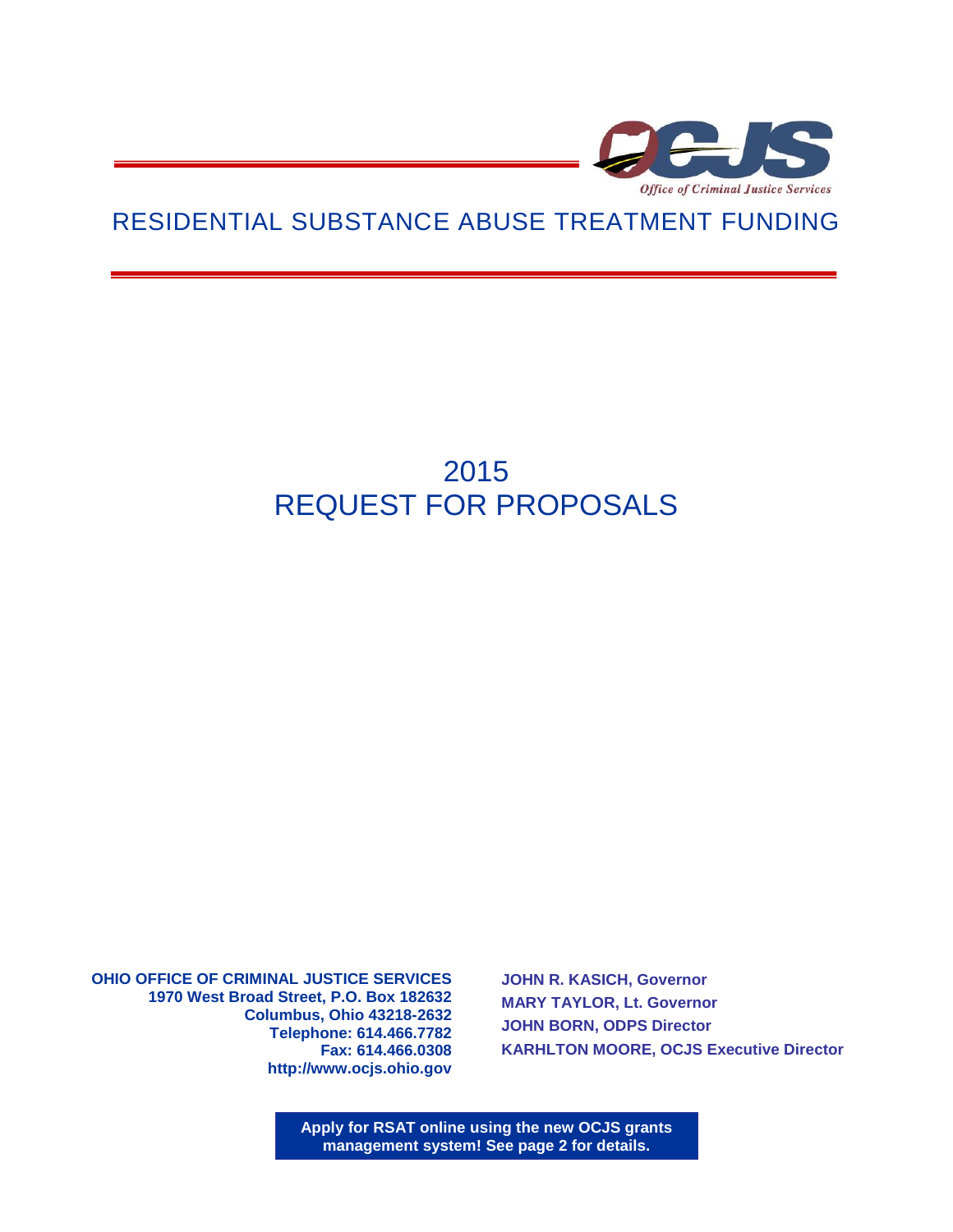### **OHIO OFFICE OF CRIMINAL JUSTICE SERVICES Residential Substance Abuse Treatment Program 2015 Request for Proposals T A B L E O F C O N T E N T S**

| Who is OCJS                             | $\mathbf{1}$            |
|-----------------------------------------|-------------------------|
| <b>What to Expect</b>                   | $\mathbf{1}$            |
| Eligibility                             | $\mathbf{1}$            |
| <b>Program Purpose and Requirements</b> | $\mathbf{1}$            |
| Length of Funding                       | $\overline{2}$          |
| <b>New and Continuation Projects</b>    | $\overline{2}$          |
| <b>Match</b>                            | $\overline{2}$          |
| <b>Proposal Checklist</b>               | 3                       |
| <b>Format and Submission</b>            | 3                       |
| <b>RSAT Proposal Narrative</b>          | $\overline{\mathbf{4}}$ |

**Residential Substance Abuse Treatment Program (RSAT) funds are federally administered by the U.S. Department of Justice, Corrections Program Office through the Omnibus Crime Control and Safe Streets Act of 1968, Title 1, Section 1001, as amended, Public Law 90-351, 42 U.S.C. 3796ff, et seq. RSAT funds must be used to increase resources otherwise unavailable, and cannot supplant state or local funds. State and local funds to projects may not decrease as a result of RSAT funding.**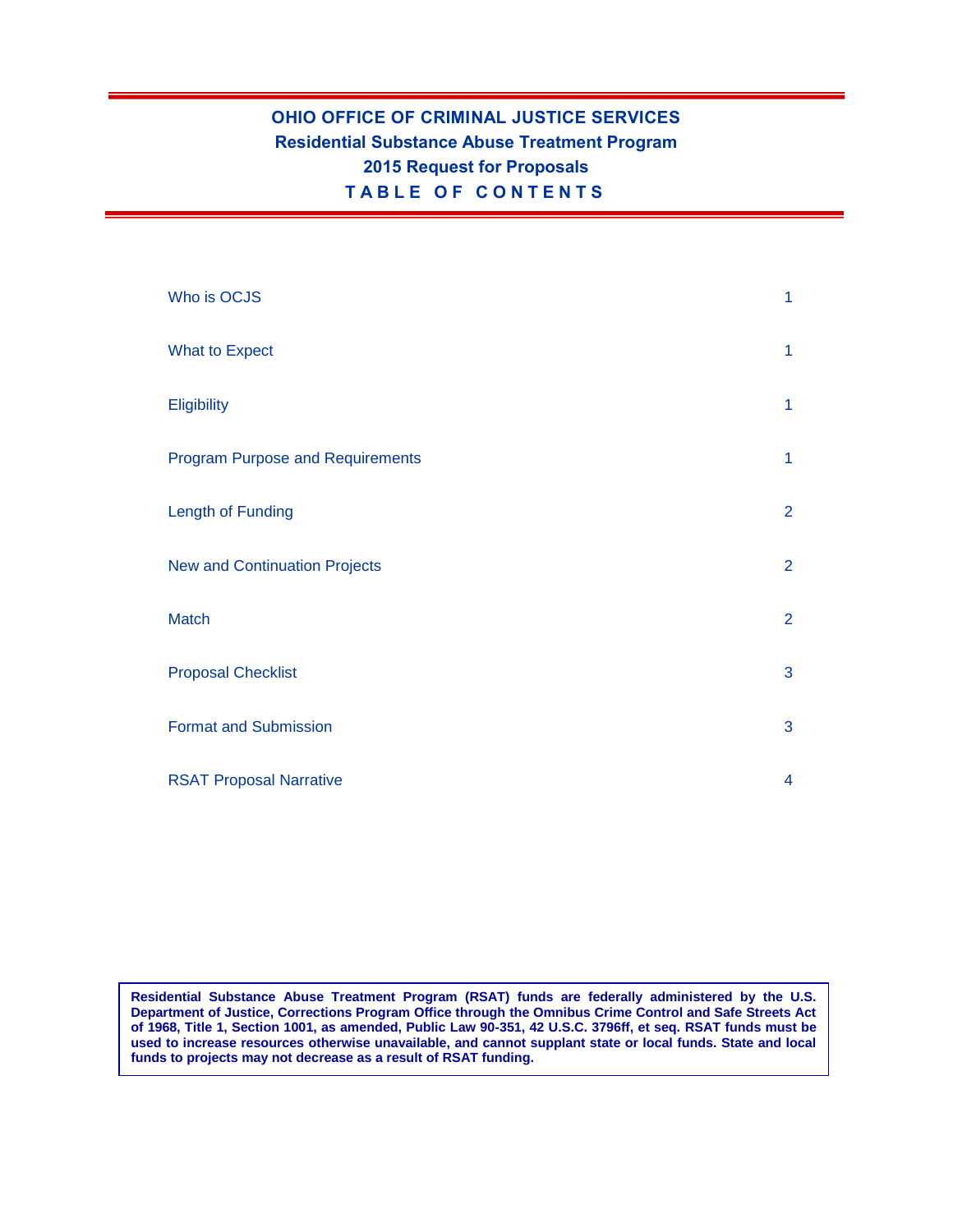#### **WHO IS OCJS**

The Ohio Office of Criminal Justice Services (OCJS) is a division of the Ohio Department of Public Safety. By statute, OCJS is the lead justice planning and assistance office for Ohio, administering millions of dollars in state and federal criminal justice funding every year. OCJS also evaluates programs and develops technology, training, and products for criminal justice professionals and communities.

OCJS has been designated by Governor John Kasich to administer the FY 2015, Residential Substance Abuse Treatment Program for State Prisoners (RSAT). The RSAT funds are used to support treatment services in addition to the services the prison or jail is already required to provide.

#### **WHAT TO EXPECT**

**Application.** For technical assistance on any part of the RSAT application, call OCJS at: 614.466.7782, and ask to speak to your Grants Coordinator.

Regional Contacts: [www.ocjs.ohio.gov/grants.stm](http://www.ocjs.ohio.gov/grants.stm)

**Review.** RSAT proposals will be competitively reviewed by OCJS. Project budgets will be reviewed to assure that costs are allowable and directly relate to the project. Final funding recommendations are made by the OCJS Executive Director.

**Award.** Projects will be notified and required to complete all forms and pre award conditions electronically through the grants management system. Prior to funding, grantees will receive orientation information regarding funding conditions and grant management strategies. **All awards will be for 12 months of funding, operating from October 1, 2015 through September 30, 2016.**

#### **ELIGIBILITY**

All RSAT applicants must have an organization, or subgrantee, that will serve as the fiduciary agent and assume overall responsibility for the grant. Eligible RSAT subgrantees include:

- 1. A unit of local government or council of governments. A unit of local government has legislative autonomy, jurisdiction, and authority to act in certain circumstances. Units of government include a city, county, township, or village. If two or more organizations jointly apply, they must designate one body to take the lead role and identify that agency's fiscal officer.
- 2. State agencies, state-supported universities.

#### **PROGRAM PURPOSE AND REQUIREMENTS**

The goal of the RSAT Program is to break the cycle of drugs and violence by reducing the demand for, use, and trafficking of illegal drugs. RSAT enhances the capability of states and units of local government to provide residential substance abuse treatment for incarcerated inmates; prepares offenders for their reintegration into the communities from which they came by incorporating reentry planning activities into treatment programs and assists offenders and their communities through the reentry process through the delivery of community-based treatment and other broad-based aftercare services. OCJS recommends applicants target high-risk offenders as program participants. A minimum of 10 percent of Ohio's RSAT allocation must be available for local correctional and detention facilities for either of the two following program areas:

#### **Residential Substance Abuse Treatment**

- Operate at lease 6 and no more than 12 months.
- Provide residential treatment facilities set apart in a completely separate facility or dedicated housing unit in a facility exclusively for use by RSAT participants – from the general correctional population.
- **Focus on the substance abuse problems of the inmate.**
- Develop the inmate's cognitive, behavioral, social, vocational, and other skills necessary to solve the substance abuse and related problems.
- Require urinalysis and/or other proven reliable forms of drug and alcohol testing for program participants, including both periodic and random testing, and for former participants while they remain in the custody of the state or local government.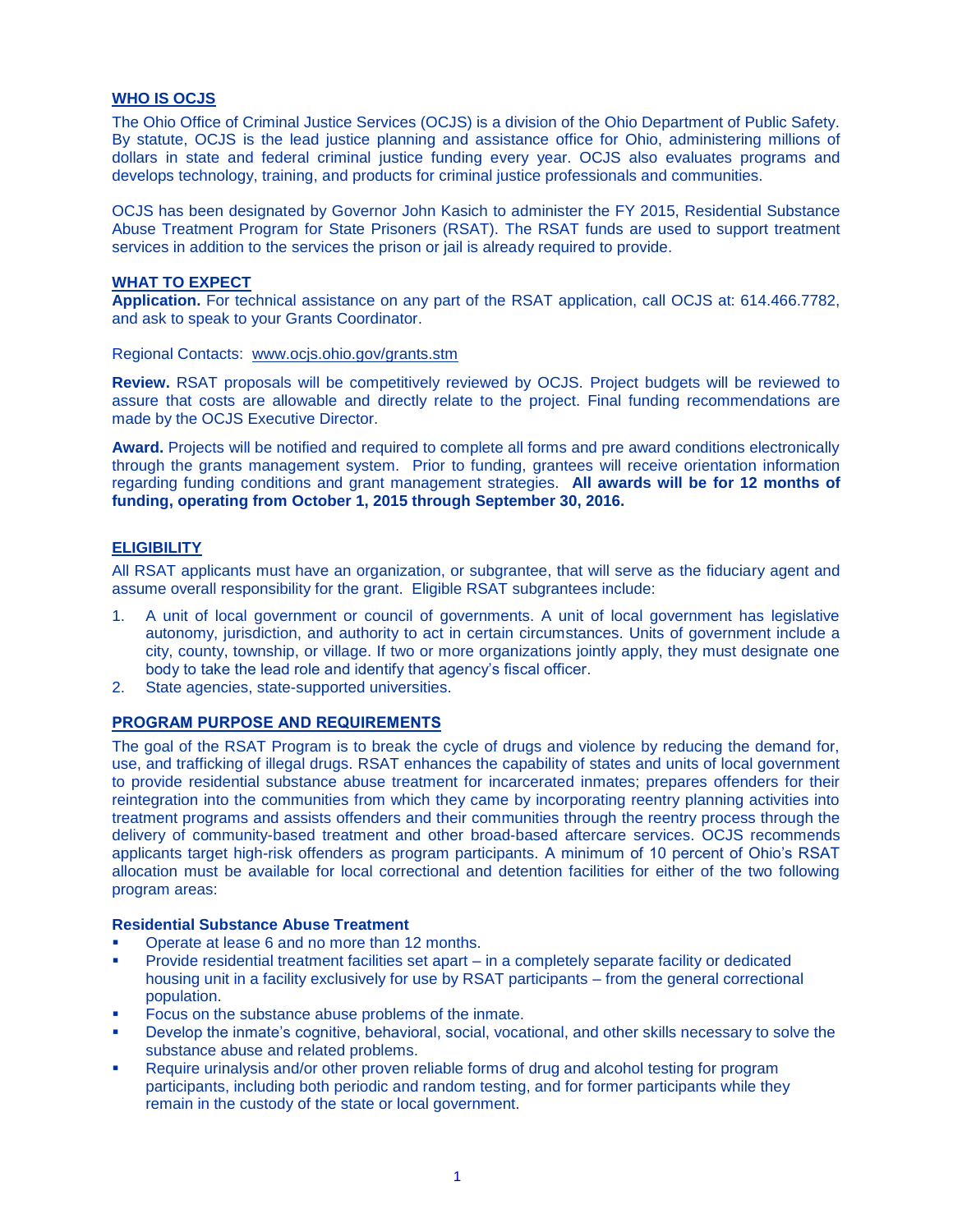#### **Jail-Based Substance Abuse Treatment**

- Program must last at least three months
- Focus on substance abuse problems of inmates
- If possible, jail-based programs should separate the treatment population from the general correctional population.
- Develop the inmate's cognitive, behavioral, social, vocational, and other skills necessary to solve the substance abuse and related problems.

#### **Aftercare**

Projects must provide aftercare services. These services must involve coordination between the correctional treatment program and other social service and rehabilitation programs, such as education and job training, parole supervision, halfway houses, self-help, and peer group programs. To qualify as an aftercare program, the head of the substance abuse treatment program must work in conjunction with state and local authorities and organizations involved in substance abuse treatment to assist in the placement of program participants into community substance abuse treatment facilities on release.

#### **LENGTH OF FUNDING**

Projects may apply for 12 months of funding, operating from October 1, 2015 to September 30, 2016.

#### **NEW AND CONTINUATION PROJECTS**

A new project is one that has never received RSAT funding. If an agency submits an application for a project substantially similar to a previously awarded project, the project proposal is considered a continuation of the earlier program. New and continuation projects will compete equally for funding.

#### **MATCH**

All projects receiving RSAT funds require a 25 percent cash or in-kind match. Subgrant funds may be used to support 75 percent of the total cost of each project. Other federal funds may not be used as match.

#### **Cash Match**

- State or local budget items or appropriations identified as binding commitments of project match
- Funds contributed from private sources including corporate or private donations
- Funds from the Housing and Community Development Act of 1974, 42 U.S.C. 5305, et. seq.
- Funds from the Appalachian Regional Development Act
- Project income

#### **In-kind Match**

- Donations of expendable equipment, supplies, workshop or classroom materials, work space
- Monetary value of time contributed by professional, technical, skilled or unskilled personnel if services are an integral and necessary part of the project.

The value placed on donated services must be consistent with the compensation rate paid for similar work in the organization or labor market; loaned or donated equipment may not exceed its fair market value. Fringe benefits may be included if someone is actually paying those costs. Volunteer services must be documented and supported by the same methods used by the grant recipient for their own employees.

#### **Timing**

Matching contributions need not be applied at the exact time or in proportion to the obligation of the federal funds. However, the full matching share must be obligated by the end of the period for which the federal funds have been made available for obligation under an approved project. OCJS reserves the right to deny payment requests on approved programs pending documentation of the matching share.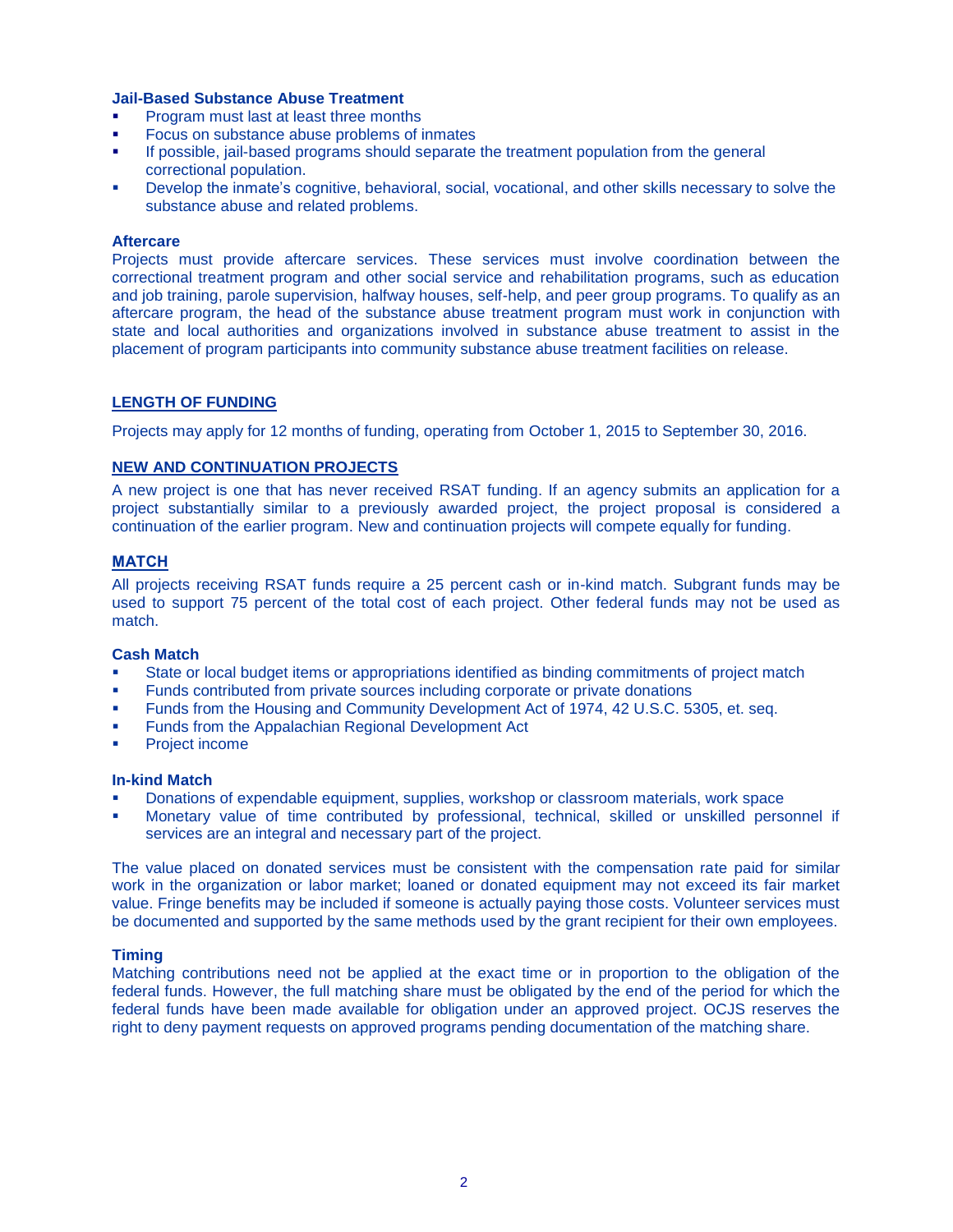#### **PROPOSAL COMPONENTS**

Use the following checklist as a general guide for submitting proposals to OCJS. Read the entire RSAT RFP before completing and submitting proposals.

- **Title Page**
- **Problem Statement/Target Population**
- **Project Description**
- **Project Objectives**
- **Timeline/Activities**
- **Organization Capacity**
- **Collaboration Board \* Please note Collaboration Board Letters are required and need to be uploaded with the application. Letters should demonstrate the collaboration efforts of the project. If letters are not uploaded the application will not be reviewed.**
- **Executive Summary**
- **Budget**

#### **FORMAT AND SUBMISSION**

 **Applications are submitted online through the OCJS Grants Management System, the application will be available March 2. Applications must be completed and in the submitted status by 5 p.m. on March 31, 2015. Visit: [www.ocjsgrants.com.](http://www.ocjsgrants.com/) Late applications will not be reviewed or considered for funding. Failure to follow the specified requirements will also result in the application not being reviewed or considered for funding.**

**IMPORTANT: Applications must be in the APPLICATION SUBMITTED STATUS in the OCJS Grants Management System to be considered for funding.**

 For technical assistance on any part of the RSAT application, call OCJS at: 614.466.7782, and ask to speak to your Grants Coordinator. Please contact the front desk and ask for assistance if you do not receive a return phone call in a timely manner.

Regional Contacts: [www.ocjs.ohio.gov/grants.stm](http://www.ocjs.ohio.gov/grants.stm)

#### **APPLY ONLINE!**

- **RSAT applicants must apply for OCJS grants online at:**
- **1. Register to use the system. NOTE: If you have already registered as a grantee please use that log in information to access the system.**
- **2. Work on your grant over an extended period of time, saving changes until you're ready to preview and submit your final proposal to OCJS.**
- **3. Print an e-confirmation of your RSAT submission.**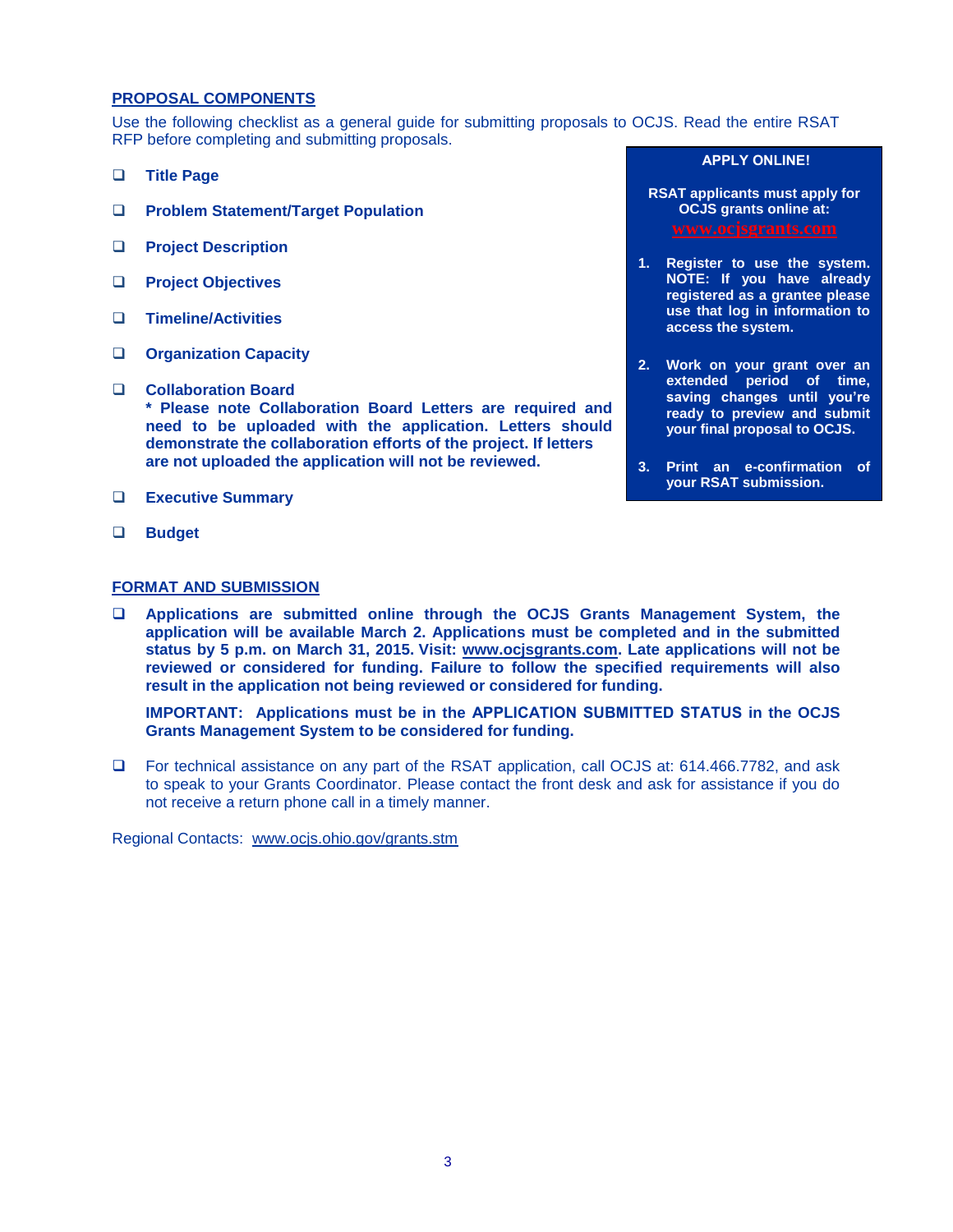#### **RESIDENTIAL SUBSTANCE ABUSE TREAMTNET PROPOSAL NARRATIVE**

#### **Problem Statement and Target Population**

Applicants should explain or clearly describe the problem or issue to be addressed, and its impact on the community. The application will be evaluated as to how effectively it:

- Clearly describes the nature and scope of the problem, justifies the need for assistance, and relates the problem and the need for assistance to the scope of the Residential Substance Abuse Treatment (RSAT) Program. The problem statement should be data driven and the applicant will need to provide relevant state, and local level data/statistics as well as agency statistics to document the problem addressed.
- Discusses the short and long-term consequences of the community if the problem identified is not addressed. More specifically, the applicant should discuss what will happen to the community if the proposed project is not funded.
- Clearly describes the target population to be served in terms of population size and demographic characteristics, including how the population will be set apart from the general correctional population. It should provide the rationale for why the target group was selected.
- Identifies other resources in the community that are available to continue to help address the problem once the inmate is released from the institution. If no resources exist, applicant should discuss the gaps in services and link how the proposed project will help alleviate those gaps.

#### **Project Description**

Applicants should describe a plan of action that the proposed project will implement in order to address the identified problem discussed in the problem statement. The application will be evaluated as to how effectively it:

- Adheres to the RSAT best practices model of treatment that utilizes a cognitive behavioral treatment approach with variable intensity of services and supervision focused on targeting the criminogenic behaviors of moderate to high-risk offenders that is based on specific offender needs.
- Identifies the treatment model to be used and describes the proposed activities associated with the approach to be taken and clearly demonstrates how they will address the identified problem. Any client admission or exclusion criteria for the project, the anticipated average length of stay, and how drug testing will be used should be discussed. The approach should seem logical given the characteristics and needs of the target population discussed in the problem statement and target population section of the application.
- Discusses the evidence that shows that the model or practice is effective with the target population. Documents the evidence that the mode or practice chosen is (are) appropriate for the outcomes the program wants to achieve. Clearly justifies why the particular program model was selected for implementation. **Applicants should provide a detailed discussion on their plan to implement a model that is evidence-based or grounded in best practices of the field.** For more information on evidence-based practices, go to [http://www.ocjs.ohio.gov/ebp.stm.](http://www.ocjs.ohio.gov/ebp.stm)
- Discusses the initial and ongoing assessment process to be used to determine client needs. Any specific instruments or tools to be used along with any evidence to support the rationale for choosing that particular instrument/tool and how it is based on the demonstrated effectiveness should be discussed and identified.
- Identifies and discusses the sanctions and/or rewards, if any, to be used in the program.
- Identifies how success will be defined and measured for the program. Applications should clearly identify what aftercare services will be provided to program participants once they have left the correctional facility.
- Describes the planning process for engaging and enrolling newly eligible participants for Medicaid in accordance with the Patient Protection and Affordable Health Care Act, ensuring the treatment protocol will continue after program completion, if applicable.

#### **Project Objectives**

Describe the outcomes or changes anticipated as a result of the proposed project. The achievement of the objectives should provide an outcome that reflects a measurable change for the target population due to the services offered by the program. Provide two objectives, with performance indicators and baseline numbers that further the RSAT Program Goal.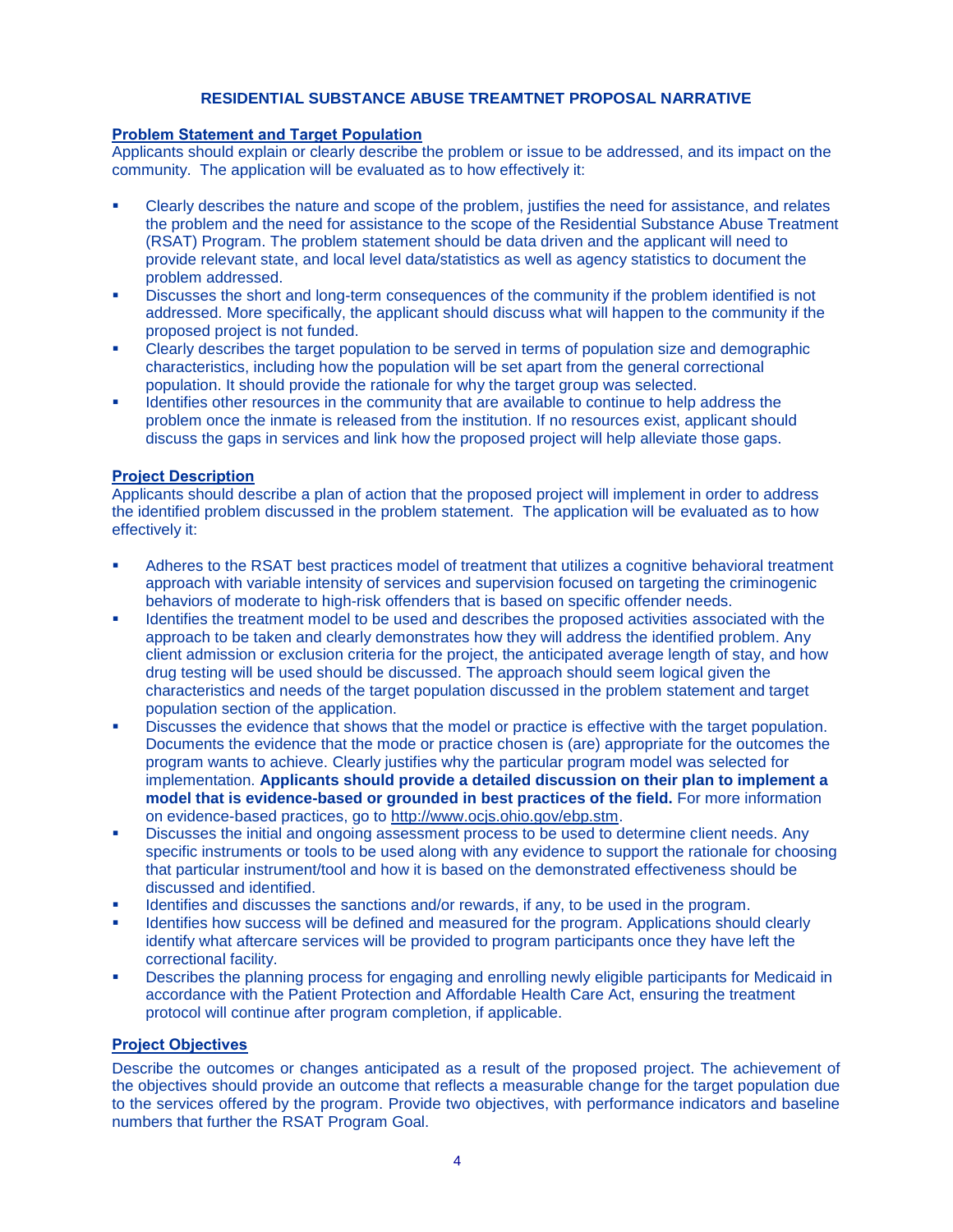**RSAT Program Goal: To have offenders return to the community and maintain a healthy lifestyle.** Application will be evaluated on how effectively it:

 Clearly identifies project outcomes (measured change as a result of implementing the proposed project), performance measures (how you will measure that change, what instruments and/or tools are to be used, etc.), and any baseline data that might exist. The project outcomes should reflect an appropriate amount of change anticipated or accomplishments that are logical and clearly linked to the identified problem and the proposed approach/response as discussed in the previous sections of the application.

| <b>EXAMPLE</b>                                    | <b>OBJECTIVE</b><br><b>Measures the expected</b><br>change resulting from<br>the proposed project<br>during the project<br>period.                                        | <b>PERFORMANCE</b><br><b>INDICATOR</b><br><b>Information collected</b><br>to document expected<br>changes.                                                                                                                                              | <b>BASELINE</b><br><b>NUMBER</b><br><b>Number documenting</b><br>what occurred during<br>the past year.                                                                                                        | <b>PERFORMANCE DATA</b><br><b>COLLECTION</b><br>The method in which the data<br>will be collected and the<br>means by which it will be<br>stored for later analysis.                                                                                                                                                                                   |
|---------------------------------------------------|---------------------------------------------------------------------------------------------------------------------------------------------------------------------------|---------------------------------------------------------------------------------------------------------------------------------------------------------------------------------------------------------------------------------------------------------|----------------------------------------------------------------------------------------------------------------------------------------------------------------------------------------------------------------|--------------------------------------------------------------------------------------------------------------------------------------------------------------------------------------------------------------------------------------------------------------------------------------------------------------------------------------------------------|
| <b>EXAMPLE:</b><br><b>OBJECTIVE</b><br>(Increase) | Increase by 20% the<br>number of<br>participants who<br>complete the<br>aftercare program<br>and remain arrest<br>free for 1 year<br>following release<br>from aftercare. | • The number of<br><b>RSAT program</b><br>participants that<br>complete the<br>aftercare program<br>• The number of<br>participants who<br>remain drug free 1<br>year following the<br>successful<br>completion of<br><b>RSAT aftercare</b><br>program. | 42% of those<br>participants that<br>entered aftercare<br>$(n=9)$ successfully<br>completed and<br>remained drug free<br>1 year following<br>release from<br>aftercare                                         | <b>Program staff will receive</b><br>a monthly report from the<br>agency responsible for<br>community supervision<br>that documents the client<br>results from urinalysis<br>screens given while<br>under supervision. This<br>information will be<br>entered by program staff<br>in a spreadsheet for ease<br>of calculation for the<br>grant period. |
| <b>EXAMPLE:</b><br><b>OBJECTIVE</b><br>(Decrease) | Achieve a 15%<br>reduction in<br>recidivism among<br>those successfully<br>completing the RSAT<br>program by<br>December 31, 2012.                                        | The numbers of<br>new crimes or<br>technical violations<br>that RSAT program<br>participants are<br>charged with up to<br>12 months after<br>discharge from the<br>program.                                                                             | $20%$ (n=6) of<br>clients who<br>successfully<br>completed the<br><b>RSAT program</b><br>were charged with<br>a new crime or<br>technical violation<br>between January<br>1, 2012 and<br>December 31.<br>2012. | <b>Program staff will receive</b><br>a monthly report from the<br>agency responsible for<br>supervision documenting<br>the number of new crimes<br>or technical violations<br>that participants are<br>charged with. This<br>information will be<br>collected by program<br>staff in a spreadsheet for<br>ease of calculation for the<br>grant period. |
| <b>EXAMPLE:</b><br><b>OBJECTIVE</b><br>(Maintain) | Maintain a 92%<br>successful<br>completion rate of<br>participants who<br>enter the RSAT<br>program.                                                                      | • Total number of<br>participants who<br>successfully<br>complete the<br>program<br>• Total number of<br>participants who<br>do not complete<br>the program.                                                                                            | 92% of program<br>participants (n=27)<br>successfully<br>completed the<br><b>RSAT program</b><br>between January<br>1.2012 and<br>December 31,<br>2012.                                                        | <b>Program staff will collect</b><br>data documenting the<br>client's progress in the<br>program. This<br>information will be<br>entered into a<br>spreadsheet for ease of<br>calculation for the grant<br>period.                                                                                                                                     |

#### **Timeline and Activities**

Applicants should describe how the programmatic and grant administrative activities as well as the related outcomes and objectives will be reasonably achieved in the given project period. Application will be evaluated as to how effectively it:

Presents a comprehensive, thorough timeline that specifies what program activities will be done, completed, who (individuals and organizations) will do it, and when it will be accomplished. Include activities such as anticipated collaboration board meetings, OCJS grant reporting deadlines and any other activities specific to the project. The timeline should be reasonable given the nature of the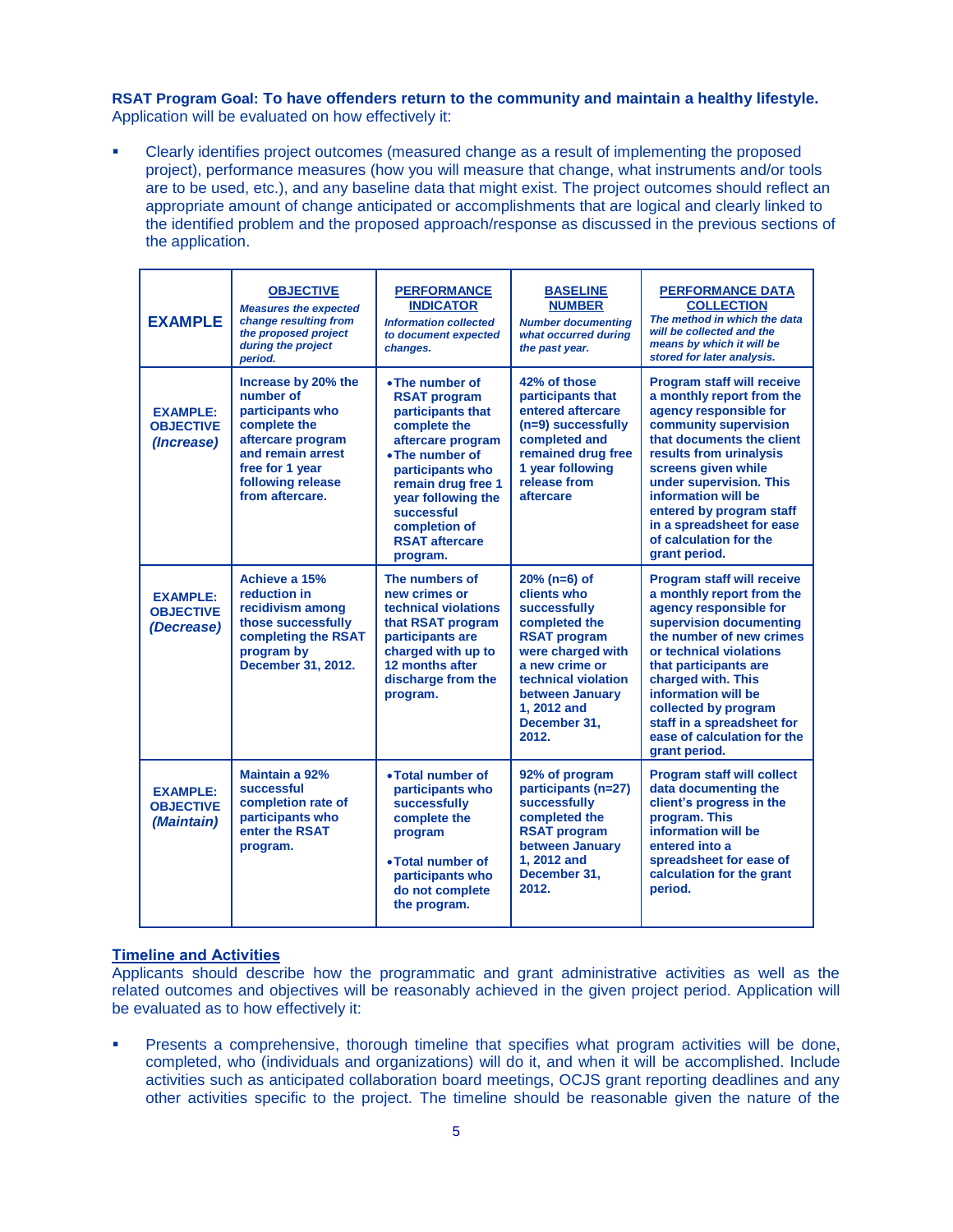problem, the target population, and the approach/response discussed in earlier sections of the application.

If applicable, include any other deliverables that will be created and/or used throughout the project.

#### **Organization and Staff Capacity**

Applicants should provide a comprehensive discussion of the history and accomplishments of the organization responsible for implementing the project. Identify any key staff that will be involved in the project, including the project director and other individuals who will be responsible for administering the grant and implementing the program. Application will be evaluated as to how effectively it:

- Clearly identifies the mission of the agency that will serve as the subgrantee and/or implementing agency. The application should clearly demonstrate the capacity of the subgrantee and implementing agency to administer grants of similar size and score as the project submitted for funding. The applicant should demonstrate that they have adequate resources (i.e. personnel/staff, infrastructure to support additional program, computers, software, etc.) to implement the project as proposed.
- Clearly identifies the key staff, including any volunteers that will be participating in the proposed project, including their qualifications, experience and education.
- Discusses how successful completion of the project is realistic given the key staff implementing the project. In cases where positions have not been filled, the applicant should clearly describe a reasonable approach and criteria to their experienced and qualified staff.

#### **Collaboration Boards**

Collaboration Boards are an essential to the funding process as they help projects achieve their goals and objectives. The leadership and direction they provide help projects to achieve their goals and objectives through a shared community vision. Collaboration Boards must conduct meetings at least quarterly and keep minutes of discussion items. Describe the collaborative effort between the applicant and other organizations. Application will be evaluated as to how effectively it:

- Identifies the organizations that will participate in the Collaboration Board that will be responsible for overseeing the project. Describes their roles and demonstrates their commitment to the project. The applicant may use an existing community board or group to provide oversight to the project and act in the capacity of the Collaboration Board. **Commitment letters will be required from all representatives on the Collaboration Board.**
- Describes the extent and nature of the collaborative effort and how the role and function of each organization will support the overall goal of the project. Partner agencies should be clearly identified and clearly linked with their role and function within the collaborative group.
- Provides details describing the management of the collaborative group. The applicant should be able to document when quarterly meetings will be held, how members will be notified of upcoming meetings, and the process for distributing and maintaining records of minutes of meetings. If the applicant uses an existing community board or group to serve as the Collaboration Board, describe how the group will provide specific oversight for this project.
- Describes how the collaborative group will work together to achieve project goals and objectives.

**Applications must include commitment letters from all Collaboration Board members. Letters must be submitted on the Collaboration Board member's letterhead and detail each agency's role and commitment as a partner within the proposed project. All applicants will be required to upload collaboration board letters. Failure to do so will result in your application being declared incomplete and you will be ineligible for funding. Collaboration Board letters are uploaded as an attachment within the Collaboration Board section of the online application.** 

#### **Budget**

Describe any costs associated with implementing the program. Application will be evaluated as to how effectively it:

 Presents a clear and detailed budget with a narrative that clearly explains and justifies the budget information.